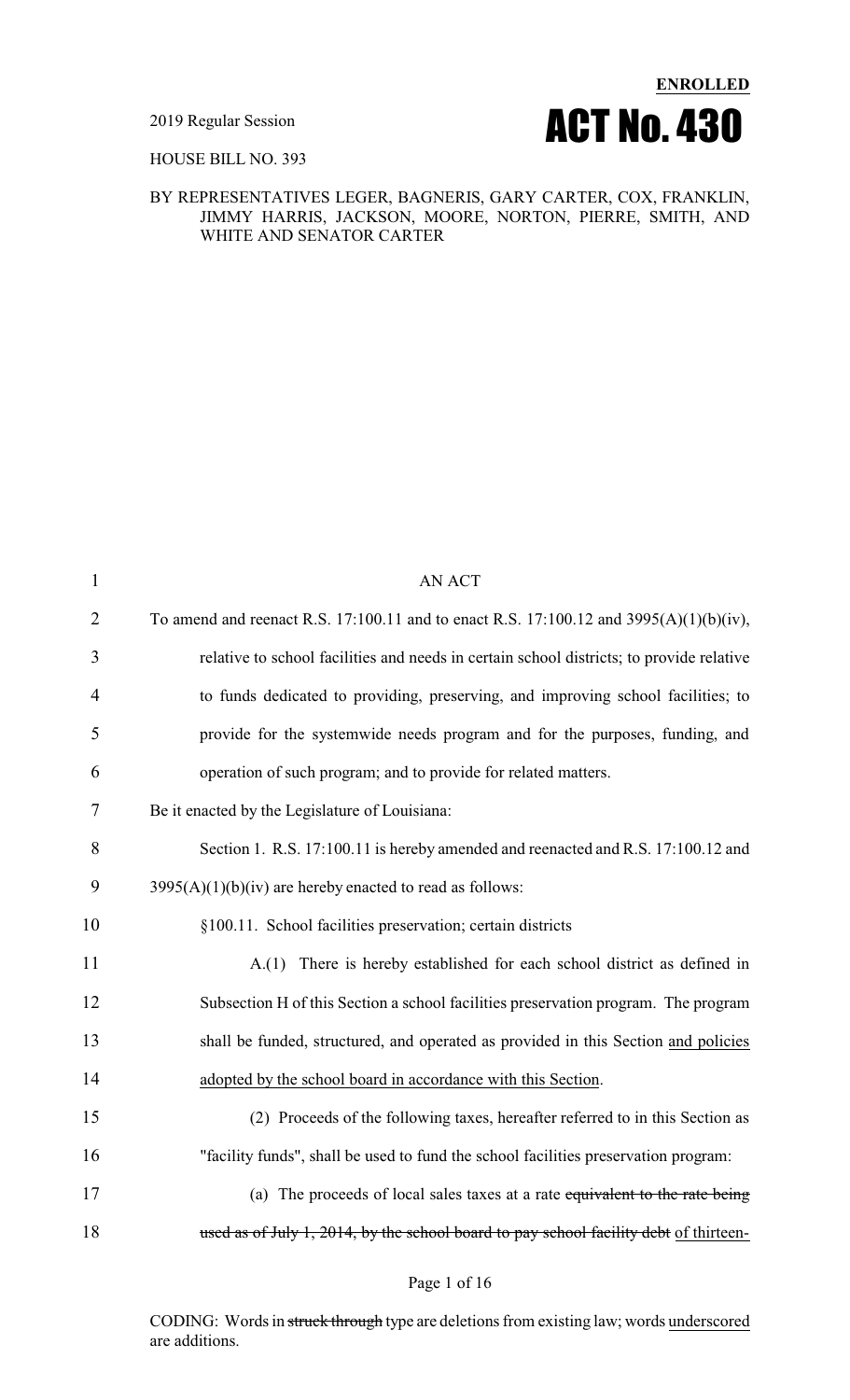| $\mathbf{1}$    | hundredths percent. However, from these proceeds the school board shall fulfill the       |
|-----------------|-------------------------------------------------------------------------------------------|
| $\overline{2}$  | obligation required by R.S. 17:3995(A)(1)(c) and shall continue to make payments          |
| $\overline{3}$  | for school facility debt that existed on July 1, 2014, until the debt is fully paid. Upon |
| $\overline{4}$  | payment of such debt, all of the proceeds of the local sales tax dedicated by this        |
| 5               | Subparagraph, except for the portion used to fulfill the obligation required by R.S.      |
| 6               | $17:3995(A)(1)(c)$ , shall be used for purposes of this Section.                          |
| $7\phantom{.0}$ | The proceeds from property taxes dedicated to capital outlay and<br>(b)                   |
| 8               | authorized by voters after July 1, 2014, to support the purposes of this Section.         |
| 9               | (3) The proceeds of property taxes dedicated by voters for payment of bonds               |
| 10              | held by the school board and in existence as of July 1, 2014, shall not be considered     |

 held by the school board and in existence as of July 1, 2014, shall not be considered and not otherwise administered as facility funds under the provisions of this Section. Additionally, the school board shall not refinance bonds that are outstanding on July 1, 2014, nor shall it take any action that would delay the retirement of such 14 bonds. It is the intention of this Paragraph that such bonds be paid in full no later than the dates specified by the payment schedule in existence on July 1, 2014.

16 B. Each year, the school board shall transfer to the Recovery School District **a proportion of facility funds equal to the proportion of students attending school on** 18 campuses that are in the school district and that are controlled by the Recovery 19 School District to the total number of students attending school on campuses that are in the school district and that are controlled by either the school board or the RecoverySchool District, based on the Februaryfirst total student enrollment counts. 22 The amounts, by source, of facility funds, revolving loan fund funds, capital 23 improvement fund funds, the amount retained by the school board, the amount 24 transferred to the Recovery School District, and the per campus student counts used in calculations pursuant to this Subsection shall be included as a schedule to the annual financial statements of the school board, audited by its certified public accountant, and submitted to the state Department of Education, all in a manner 28 substantially similar to that provided in R.S.  $17:1990(C)(2)(a)(iii)(dd)$ .

#### Page 2 of 16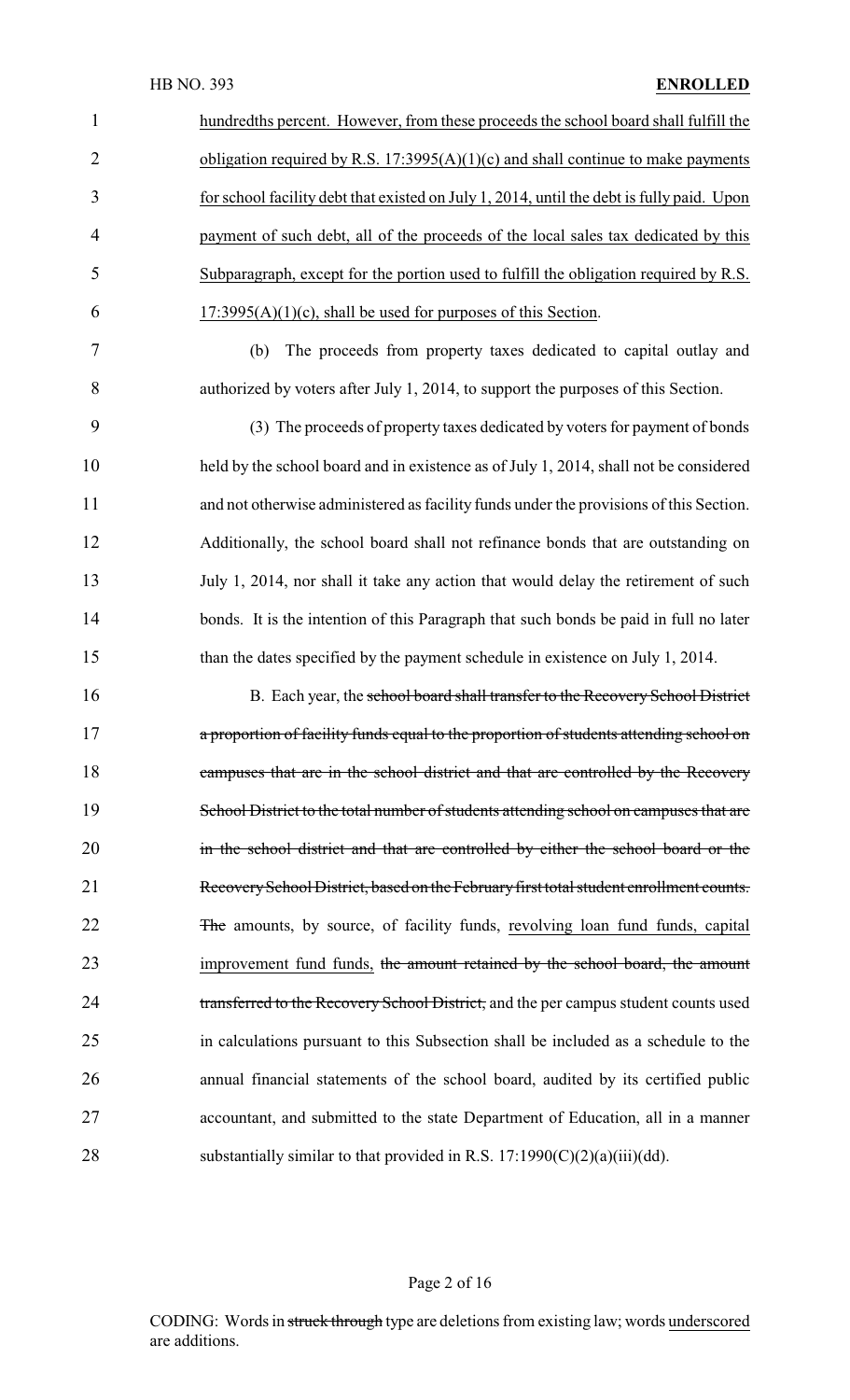### HB NO. 393 **ENROLLED**

| $\mathbf{1}$   | The operator of each school in the school district shall maintain a<br>C(1)             |
|----------------|-----------------------------------------------------------------------------------------|
| $\overline{2}$ | school facility repair and replacement account for each campus; such accounts are       |
| 3              | referred to in this Section as "school facility accounts".                              |
| 4              | Beginning with the year following the retirement of all bonds<br>(2)(a)                 |
| 5              | referenced in Paragraph $(A)(3)$ of this Section, the school board shall annually       |
| 6              | deposit into each school facility account amounts as follows:                           |
| 7              | (i) Eight hundred dollars per student for a school that is in a facility that was       |
| 8              | constructed prior to September 1, 2005, and that has not received a renovation          |
| 9              | exceeding half the value of the facility's replacement cost since that date.            |
| 10             | Five hundred dollars per student for a school that does not meet the<br>(ii)            |
| 11             | criteria established in Item (i) of this Subparagraph.                                  |
| 12             | (b) If facility funds are not sufficient to deposit the amounts required by             |
| 13             | Subparagraph (a) of this Paragraph, the school board shall deposit available funds      |
| 14             | in school facility accounts in accordance with its policy.                              |
| 15             | (3) Except as provided in Paragraph (7) of this Subsection, the school facility         |
| 16             | accounts shall be segregated, and funds therein shall not be commingled with other      |
| 17             | school funds. Funds in such an account shall be used only for the benefit of the        |
| 18             | campus for which it was established. The school board shall adopt investment            |
| 19             | policies governing school facility accounts. The provisions of R.S. 33:2955 and R.S.    |
| 20             | 49:321 are applicable to such accounts. Investment and interest earnings generated      |
| 21             | on funds in a school facility account shall be credited to the account and shall not be |
| 22             | transferred to another account or used for purposes other than those allowable for      |
| 23             | funds in the school facility account. A school facility account shall be audited        |
| 24             | annually in accordance with monitoring policies developed by the school board,          |
| 25             | which shall include verification that the proper amounts were deposited into the        |
| 26             | school facility account and invested and used according to law and policy.              |
| 27             | (4) The funds in the school facility account may be used only for the costs             |
| 28             | of capital repairs, improvements, and replacement, including debt service and other     |
| 29             | financing costs associated therewith. All expenditures shall be in accordance with      |
| 30             | law and policies developed by the school board. The school board shall develop          |

# Page 3 of 16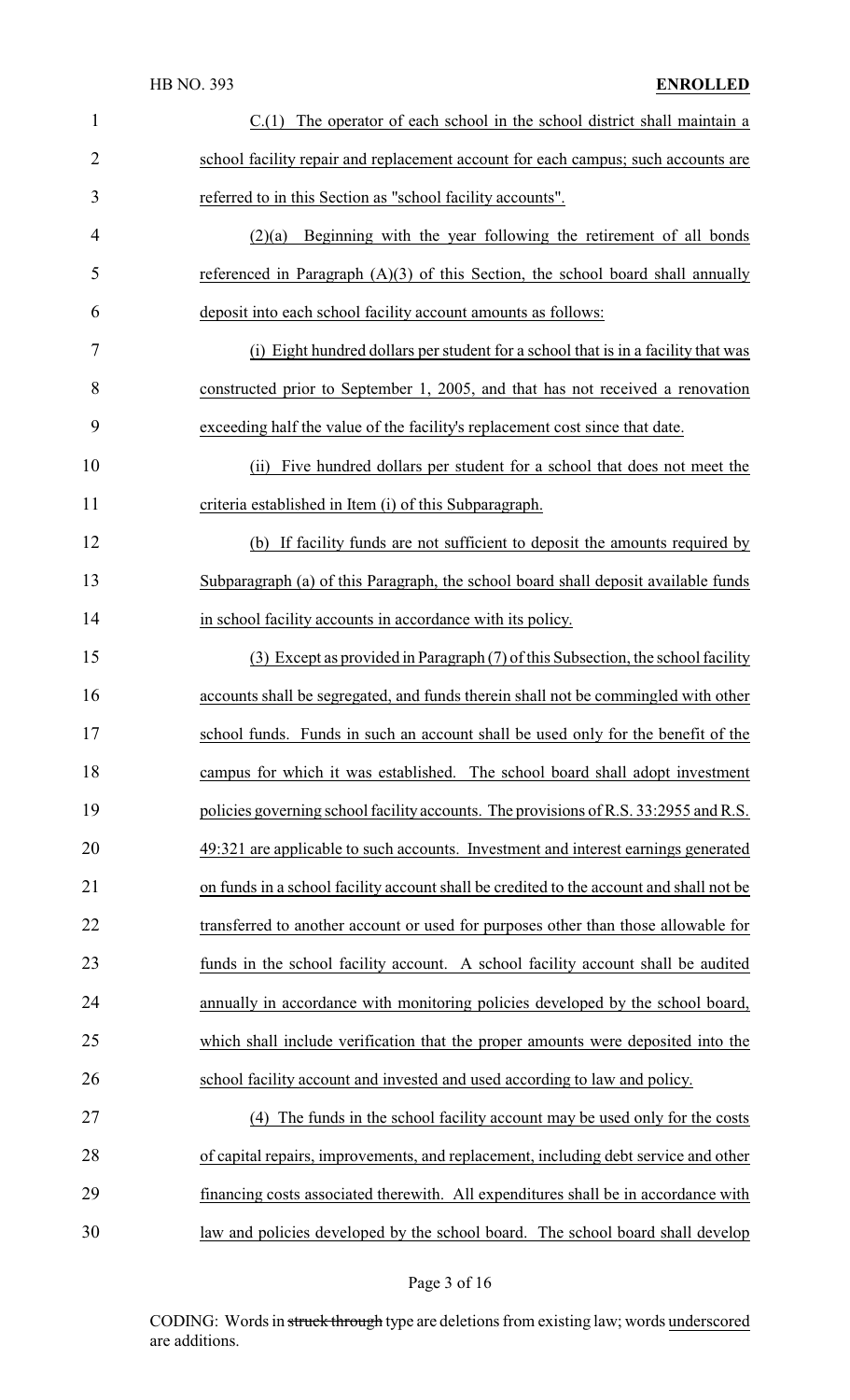| 1              | policies defining an emergency and the protocol a school must follow in expending       |
|----------------|-----------------------------------------------------------------------------------------|
| $\overline{2}$ | funds in the school facility account for emergency repairs. Expenditures for planned    |
| 3              | capital repairs, improvements, and replacements and finance costs associated with       |
| 4              | such expenditures shall be approved in advance by the charter school's board if the     |
| 5              | school is a charter school and the school board. Expenditures for planned capital       |
| 6              | repairs and replacements shall reflect the appropriate priorities as reflected in the   |
| 7              | school's long-term capital plan developed pursuant to Paragraph (5) of this             |
| 8              | Subsection.                                                                             |
| 9              | (5) Prior to the retirement of all bonds referenced in Paragraph $(A)(3)$ of this       |
| 10             | Section, the school facilities office, as provided for in Paragraph $(D)(1)$ of this    |
| 11             | Section, shall develop for each campus, in consultation with the operator of the        |
| 12             | school, a long-term capital plan that meets the minimum requirements established        |
| 13             | by the school board. After the retirement of such bonds, the operator of the school     |
| 14             | is responsible for updating such plans, subject to requirements developed by the        |
| 15             | school board and the approval of the school facilities office. Such plans shall include |
| 16             | but need not be limited to identifying key building components and when they will       |
| 17             | likely need to be repaired or replaced and the estimated cost of doing so.              |
| 18             | (6) A school shall comply with all applicable school board policies regarding           |
| 19             | projects funded through its school facility account including but not limited to        |
| 20             | disadvantaged business enterprises policies.                                            |
| 21             | A charter operator may make a loan to a school facility account in<br>(7)               |
| 22             | accordance with school board policy and subject to school board approval. The loan      |
| 23             | shall be made only from excess fund balances or other funds not designated for          |
| 24             | instructional purposes from the school holding the school facility account or another   |
| 25             | school under the same operator. All such loans shall be interest-free. If the school    |
| 26             | tenant of a campus with an outstanding loan to the school facility account changes,     |
| 27             | the new school tenant must pay back the loan under the same terms as the prior          |
| 28             | tenant. If a school is lending money to the school facility account, the loan may be    |
| 29             | repaid with funds from the school facility account, just as if the school had borrowed  |
| 30             | money from the revolving loan fund, as provided for in Subsection F of this Section.    |

# Page 4 of 16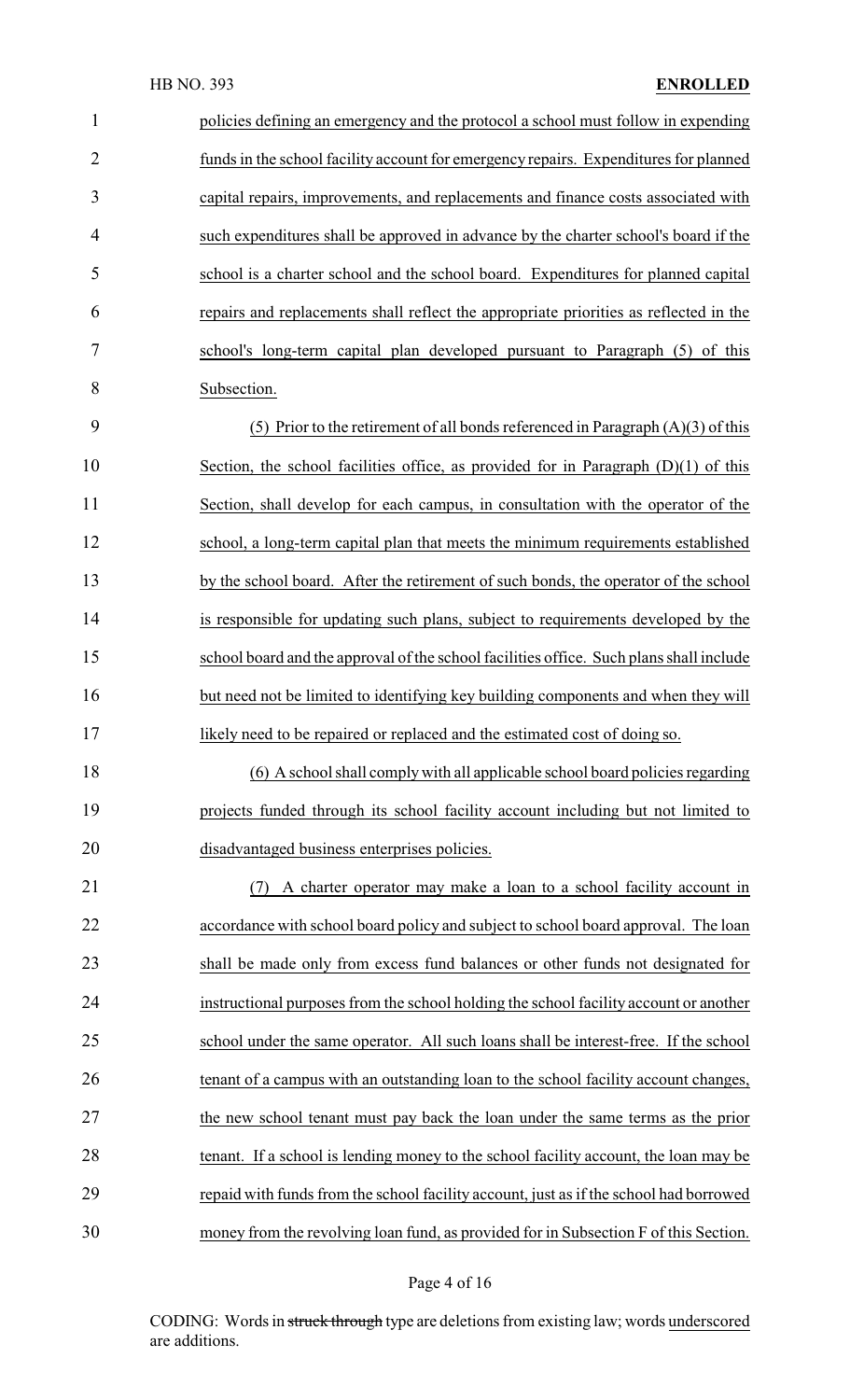| $\mathbf{1}$   | The school board shall develop policies to address repayment of the loan in the event         |
|----------------|-----------------------------------------------------------------------------------------------|
| $\overline{2}$ | the campus is no longer occupied by a school.                                                 |
| 3              | (8) If a school does not follow the legal and policy requirements for the                     |
| 4              | school facility account, the school board may suspend or terminate a school's                 |
| 5              | authority to use and control the funds in the school facility account. Prior to any           |
| 6              | such action, the school board shall give formal notice to the school and provide an           |
| 7              | opportunity for it to remedy the deficiency, all in accordance with policies governing        |
| 8              | such procedures.                                                                              |
| 9              | (9) Funds in a school facility account are the property of the school board.                  |
| 10             | A school facility account is campus-specific and remains with the campus should the           |
| 11             | school tenant of the campus change or should the school tenant no longer occupy the           |
| 12             | campus. However, if a campus is no longer to be used as a school, funds in the                |
| 13             | school facility account for that campus shall be used or redistributed in accordance          |
| 14             | with school board policies, which shall ensure that such funds are used for the               |
| 15             | benefit of campuses in the school district.                                                   |
| 16             | $C_{1}(1)$ D.(1) The school board and the Recovery School District shall each                 |
| 17             | create a facilities office. From annual facility funds each receives, it shall use fifteen    |
| 18             | twenty dollars per pupil attending school at a campus it controls in the school district      |
| 19             | or whatever lesser amount is available after payments pursuant to Subsection C of             |
| 20             | this Section to fund the facilities office. The school board and the Recovery School          |
| 21             | <b>District</b> may adjust this per pupil amount on an annual basis by the lesser of the most |
| 22             | recent annual increase in the Consumer Price Index published by the United States             |
| 23             | Department of Labor or in the minimum foundation program funds.                               |
| 24             | (2) To the extent that facility funds are available pursuant to Paragraph (1)                 |
| 25             | of this Subsection, the facilities office shall perform the following functions:              |
| 26             | (a) Inspect and monitor facilities to ensure that they are being maintained                   |
| 27             | and that each campus is in compliance with maintenance and inspection                         |
| 28             | requirements. If a school is not properly maintaining its campus as required in the           |
| 29             | lease agreement, the remedies available to the school board or Recovery School                |
| 30             | District as applicable are to may suspend or terminate use of the school facility             |
|                |                                                                                               |

# Page 5 of 16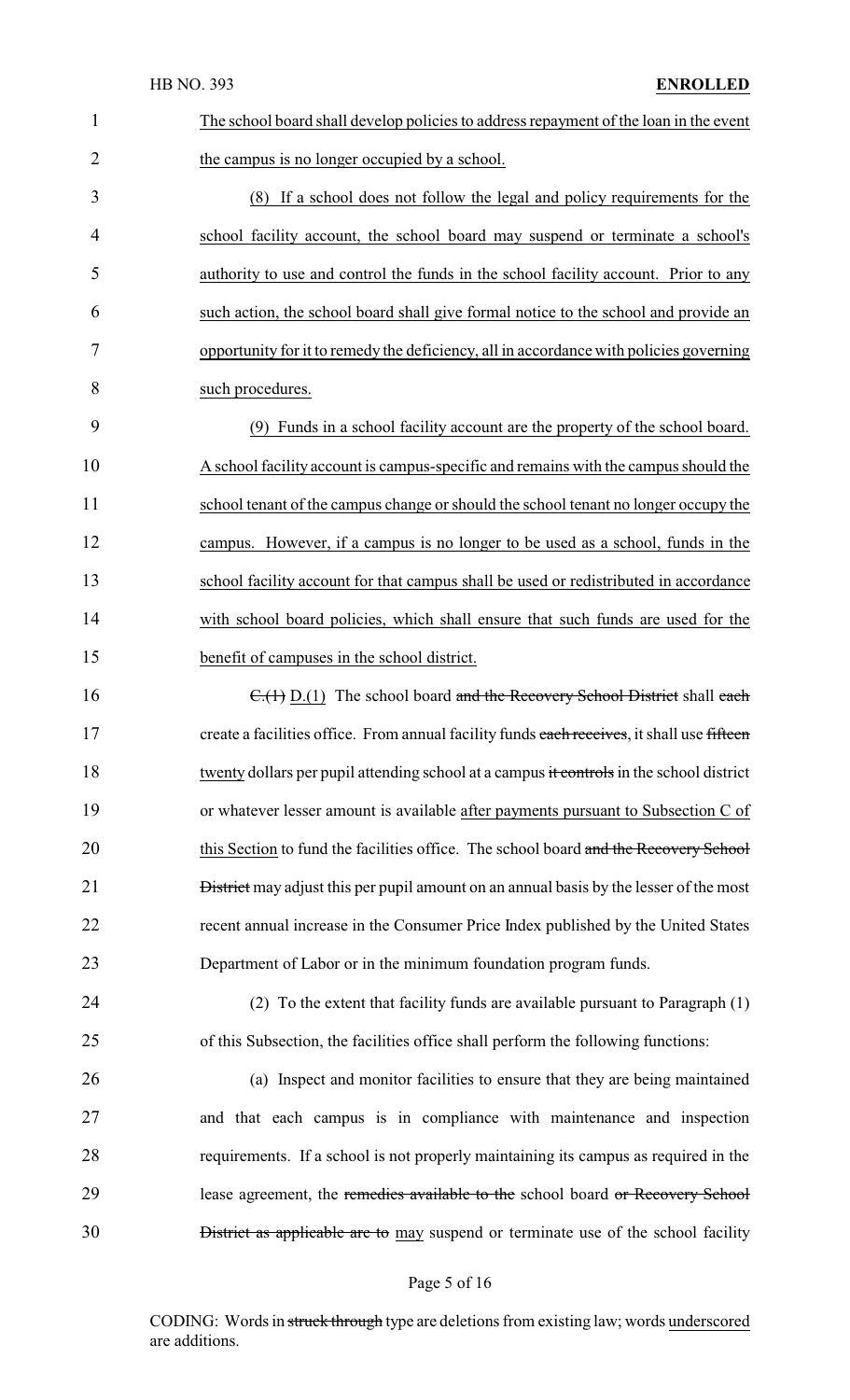1 account funds as provided in Paragraph  $(F)(10)(S)$  of this Section or to perform necessary maintenance, repair, or replacement work and charge the school the costs of such work plus a service fee. Prior to performing any such work, the school board 4 or Recovery School District shall give formal notice to the school and provide an opportunity for it to remedy the deficiency, all in accordance with policies governing such procedures. (b) Manage building leases, handle emergency repairs, and administer the 8 revolving facility loan fund and prior to the retirement of the bonds referenced in Paragraph (A)(3) of this Section, ensure the management of the revolving loan fund and capital improvement fund, oversee and ensure the proper management of school facility repair and replacement accounts, all as provided for by this Section, and develop or approve long-term capital plans as provided for in Paragraph (C)(5) of this Section. (3) The facilities office may provide additional facility services to charter schools, including emergency and capital repairs or replacements, made after the 16 retirement of the bonds referenced in Paragraph (A)(3) of this Section, procurement services, and technical assistance, and charge fees for such services pursuant to a 18 written agreement with the school. **D.** E.(1) Until all bonds referenced in Paragraph  $(A)(3)$  of this Section are 20 retired, the school board and the Recovery School District shall use facility funds 21 remaining after the allocation provided for in Subsection  $E \underline{D}$  of this Section for 22 emergency repairs and replacements in accordance with policies each it adopts for such purpose and for development of capital plans by the school facilities office as provided for in Paragraph (C)(5) of this Section. No more than one million five hundred thousand dollars of these funds shall be used to fund the development of such capital plans. (2) In the school year following the retirement of such bonds, and each year 28 thereafter, the school board and the Recovery School District shall transfer unused **funds received pursuant to this Subsection** remaining facility funds to its respective the revolving loan fund, as is provided for in Subsection  $E F$  of this Section, and to

#### Page 6 of 16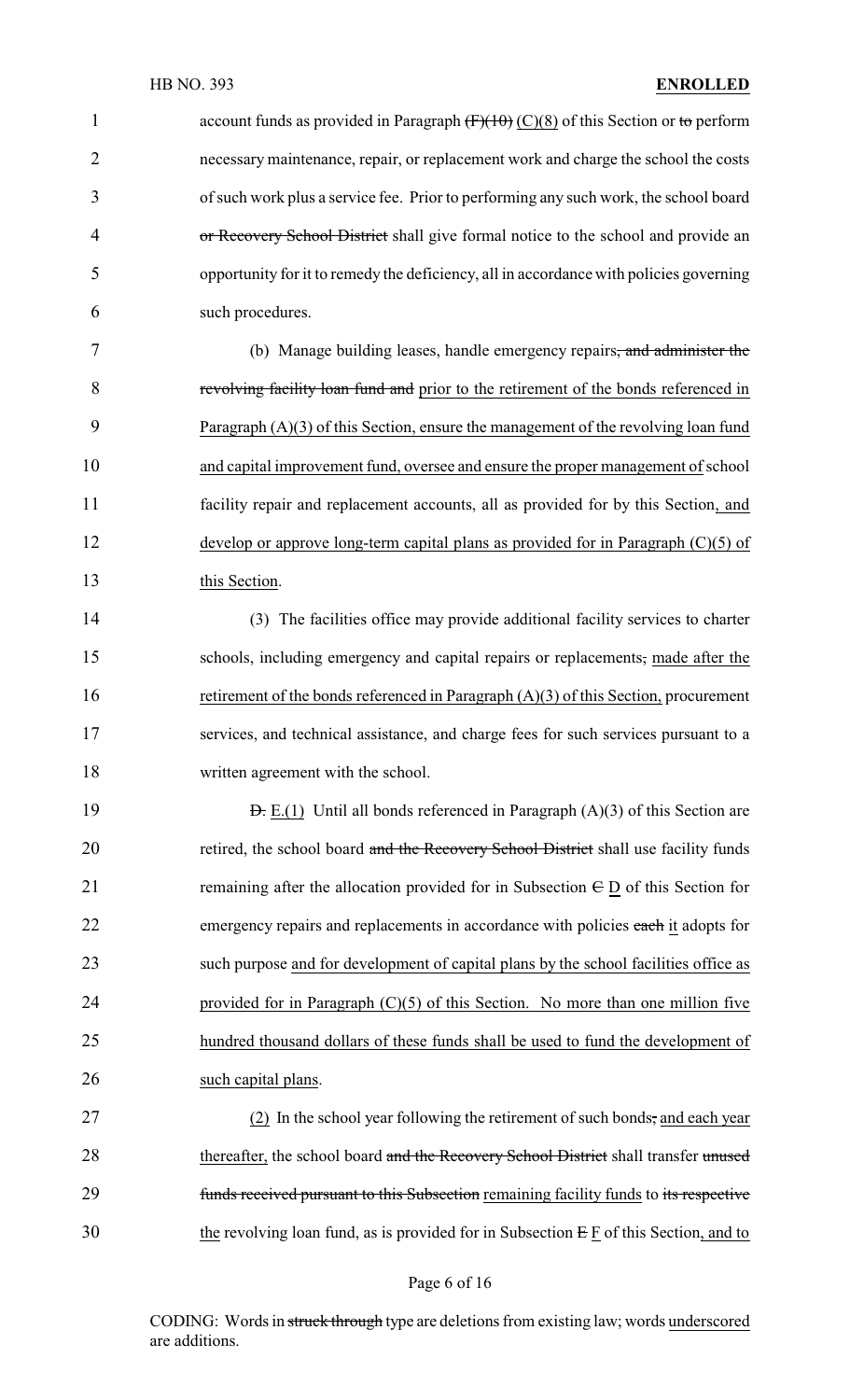| $\mathbf{1}$   | the capital improvement fund as is provided for in Subsection G of this Section. In       |
|----------------|-------------------------------------------------------------------------------------------|
| $\overline{2}$ | the first year following retirement of the bonds, fifty million dollars or whatever       |
| 3              | lesser amount of facility funds remains shall be deposited into the revolving loan        |
| 4              | fund. If funds remain after this deposit of fifty million dollars, the school board shall |
| 5              | determine the distribution of any remaining funds to the revolving loan fund and the      |
| 6              | capital improvement fund. In each subsequent year, the school board shall transfer        |
| 7              | remaining facility funds according to the following allocation schedule:                  |
| 8              | If less than a total of fifty million dollars has been transferred to the<br>(a)          |
| 9              | revolving loan fund since its creation, all available funds shall be transferred into the |
| 10             | revolving loan fund until the total contributions to the revolving loan fund since its    |
| 11             | creation equals fifty million dollars.                                                    |
| 12             | If more than fifty million dollars but less than seventy-five million<br>(b)              |
| 13             | dollars has been transferred to the revolving loan fund since its creation, then half of  |
| 14             | all available funds shall be transferred into the revolving loan fund and half of all     |
| 15             | available funds shall be transferred into the capital improvement fund.                   |
| 16             | (c) If more than seventy-five million dollars has been transferred to the                 |
| 17             | revolving loan fund since its creation, twenty-five percent of all available funds shall  |
| 18             | be transferred into the revolving loan fund and seventy-five percent of such funds        |
| 19             | shall be transferred into the capital improvement fund.                                   |
| 20             | $E(1)$ F.(1) The school board and the Recovery School District shall each                 |
| 21             | establish a revolving loan fund and make loans from the fund to schools that are in       |
| 22             | campuses controlled by each respectively and that are in the school district to finance   |
| 23             | emergency or planned capital repairs and replacements, all in accordance with this        |
| 24             | Subsection.                                                                               |
| 25             | (2) Beginning with the year following the retirement of bonds referenced in               |
| 26             | Paragraph $(A)(3)$ of this Section and continuing for twenty years, the school board      |
| 27             | and the Recovery School District shall annually deposit facility funds available, after   |
| 28             | funds are allocated to the facilities office as provided in Subsection C of this Section  |
| 29             | and in the amount established by this Paragraph or whatever lesser amount is              |
| 30             | available, into its respective revolving loan fund. The annual amount to be deposited     |
|                |                                                                                           |

Page 7 of 16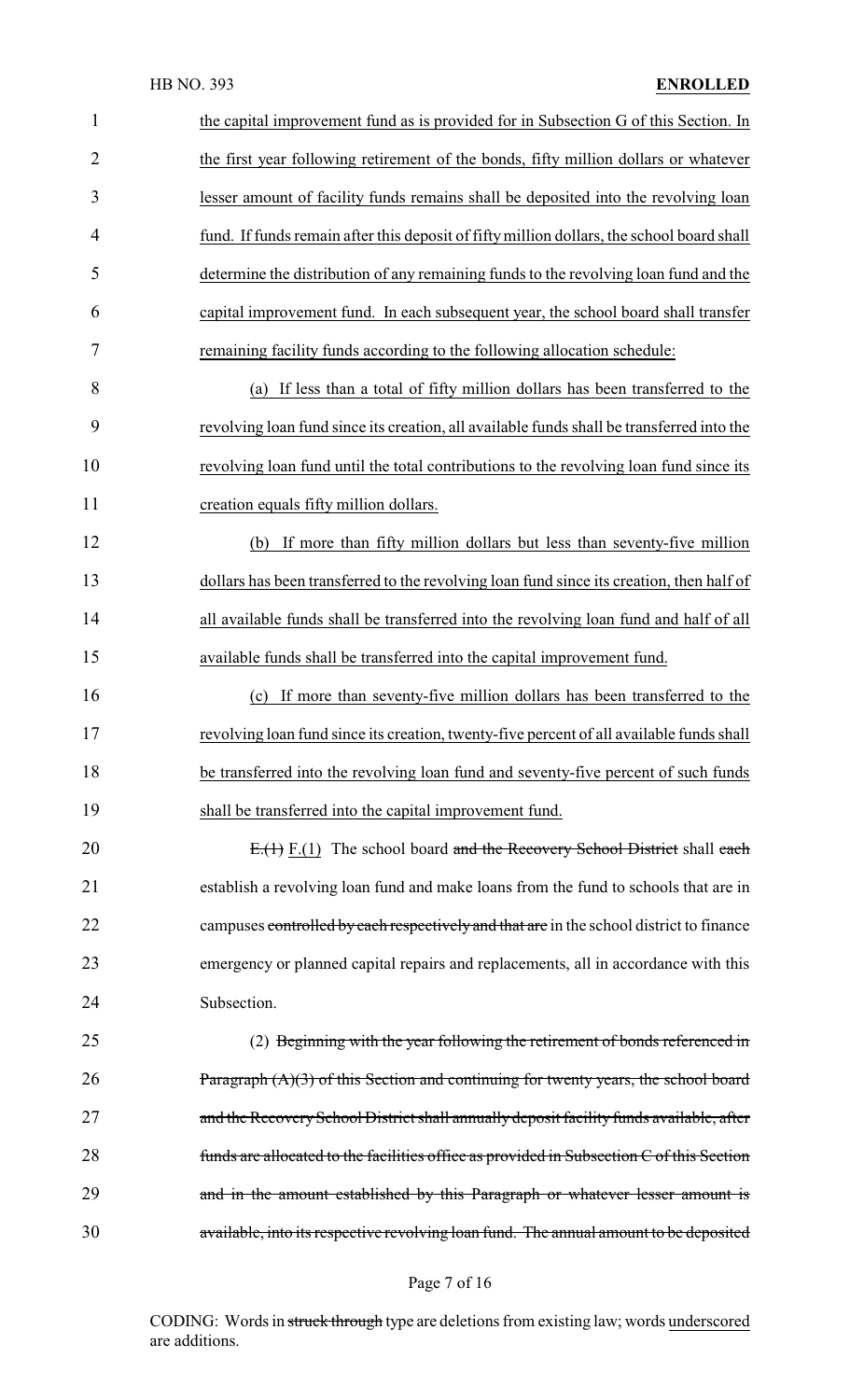by the school board or the Recovery School District shall be the sum of all per campus contributions. A per campus contribution shall be one hundred fifty dollars per student attending school at that campus or seventeen percent of the per-campus share of facility funds, whichever is greater, if the school is in a facility that was constructed prior to September 1, 2005, and that has not received a renovation exceeding half the value of the facility's replacement cost since that date, or three hundred dollars per student attending school at that campus or thirty-five percent of the per-campus share of facility funds, whichever is greater, for all other schools. 9 The "replacement cost" of a facility that was constructed prior to September 1, 2005, 10 means the replacement cost of the facility as of July 1, 2014.

11 (3) The school board and the Recovery School District shall each establish policies governing the following: eligible repairs and replacements, how schools are to handle emergency repairs, approval of loan applications, maintenance of a minimum balance in the loan fund, priorities for granting loans, and any other aspect of administering the loan fund and loans made from it.

 $(4)$  (3) A school shall be eligible for a loan only if the balance in its school facility account is below seventy-five thousand dollars. However, if a school will use funds from the school facility account to fund a portion of a repair or replacement project, it may receive a loan for that project if its budgeted expenditures for the project will result in a balance in its school facility account 21 below seventy-five thousand dollars.

22  $(5)(4)$  A loan application from a charter school shall be approved by the 23 charter school's board prior to submission to the school board or the Recovery 24 School District, whichever entity controls the campus, for approval.

25  $(6)$  (5) Loans shall be interest-free; however, the school board and the 26 Recovery School District may charge a loan origination fee not exceeding five 27 percent of the value of the loan or thirty thousand dollars per loan, whichever is less.

28  $(7)$  (6) Schools shall repay loans in accordance with the terms of the loan 29 agreement from funds to be deposited to its school facility account, as provided for 30 in Subsection F C of this Section.

#### Page 8 of 16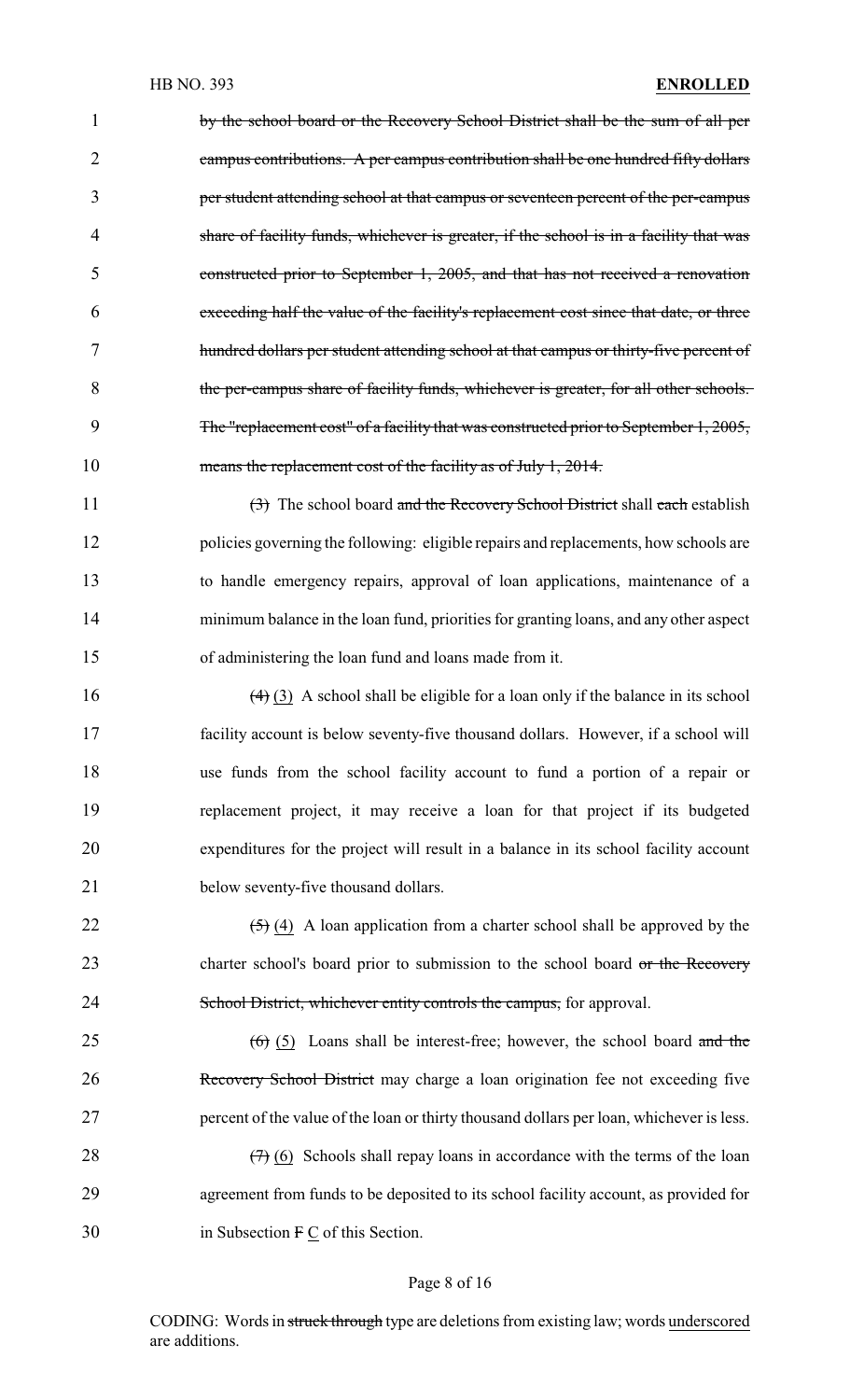1  $(8)(7)$  No school may use proceeds of a loan for operating expenses, maintenance, or insurance costs.

 $\left(\frac{9}{9}\right)$  (8) If a school vacates a campus for which a loan is outstanding and another school becomes the tenant in that campus, the new school shall assume the debt. The school board shall develop policies to address repayment of a loan in the event the campus is no longer occupied by a school.

7 F.(1) The operator of each school in the school district shall establish and 8 maintain a school facility repair and replacement account for each campus; such 9 accounts are referred to in this Section as "school facility accounts".

10 (2) Beginning with the year following the retirement of all bonds referenced 11 in Paragraph (A)(3) of this Section, the school board and the Recovery School 12 **District shall annually deposit into each school facility account the per-campus share** 13 of facility funds less any portion of such funds deposited, in accordance with 14 Subsection E of this Section, into the revolving loan fund.

15 (3) Except as provided in Paragraph (9) of this Subsection, the school facility 16 accounts shall be segregated, and funds therein shall not be commingled with other 17 school funds. Funds in such an account shall be used only for the benefit of the 18 campus for which it was established. The school board and Recovery School District 19 shall each adopt investment policies governing school facility accounts. The 20 provisions of R.S. 33:2955 and R.S. 49:321 are applicable to such accounts. 21 Investment and interest earnings generated on funds in a school facility account shall 22 be credited to the account and shall not be transferred to another account or used for 23 purposes other than those allowable for funds in the school facility account. A 24 school facility account shall be audited annually in accordance with monitoring 25 policies developed by the school board and the Recovery School District, which shall 26 include verification that the proper amounts were deposited into the school facility 27 account and invested and used according to law and policy.

28 (4) The funds in the school facility account may be used only for emergency 29 or planned capital repairs and replacements as outlined in law and in policies 30 developed by the school board and the Recovery School District.

#### Page 9 of 16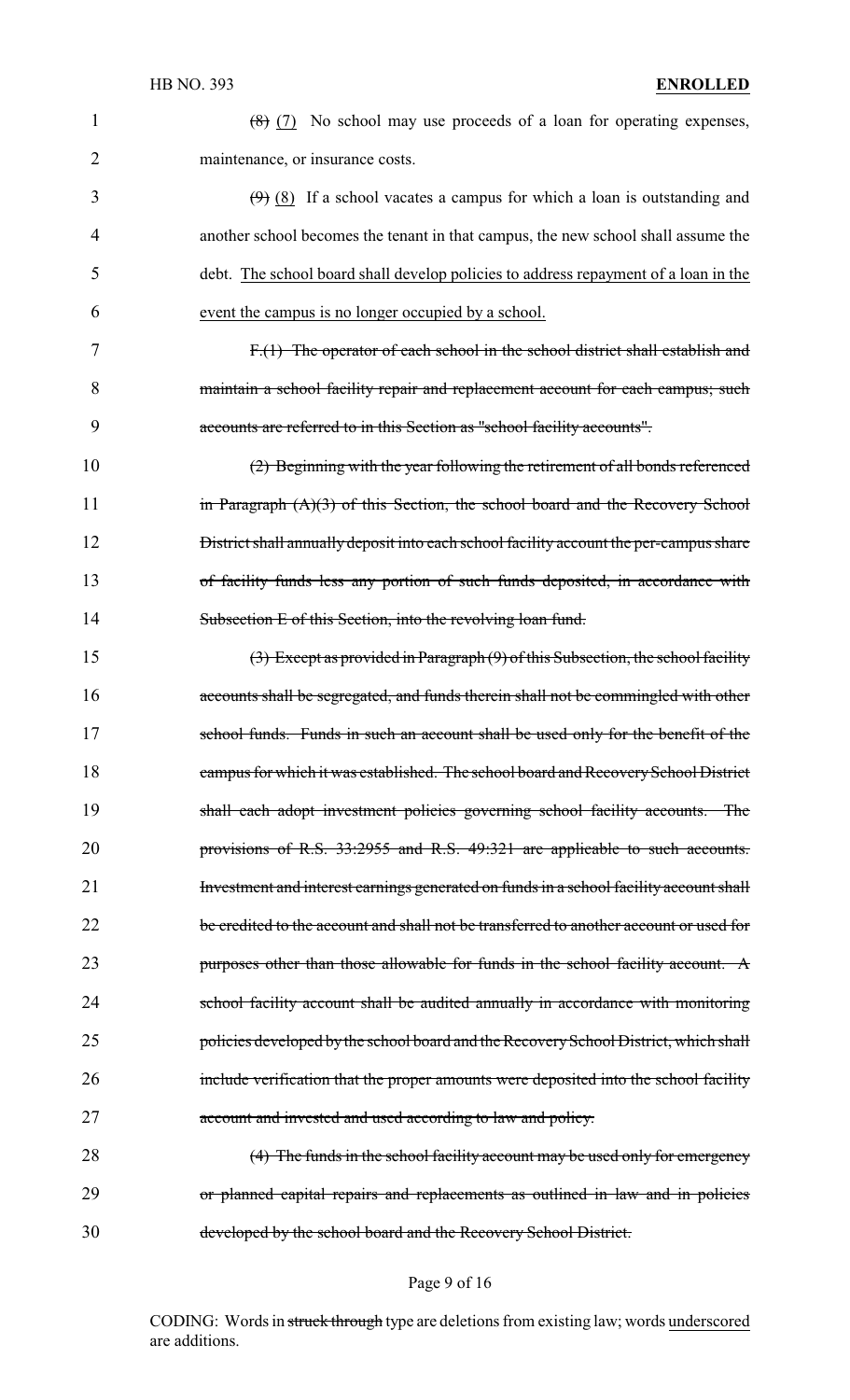#### HB NO. 393 **ENROLLED**

| 1  | (5) Each school shall develop, for each campus, a long-term capital plan that           |
|----|-----------------------------------------------------------------------------------------|
| 2  | meets minimum requirements established by the school board or Recovery School           |
| 3  | District as applicable. Such plans shall include but need not be limited to identifying |
| 4  | key building components and when they will likely need to be repaired or replaced       |
| 5  | and the estimated cost of doing so.                                                     |
| 6  | (6) Nonemergency expenditures from the school facility account shall be                 |
| 7  | approved in advance by the charter school's board if the school is a charter school,    |
| 8  | and the school board or Recovery School District, as applicable, and shall reflect the  |
| 9  | appropriate priorities as reflected in the school's long-term capital plan developed    |
| 10 | pursuant to Paragraph (5) of this Subsection.                                           |
| 11 | (7) The school board and the Recovery School District shall each develop                |
| 12 | policies defining an emergency and the protocol a school must follow in expending       |
| 13 | funds in the school facility account for emergency repairs.                             |
| 14 | (8) A school shall comply with all applicable school board or Recovery                  |
| 15 | School District policies regarding projects funded through its school facility account  |
| 16 | including but not limited to disadvantaged business enterprises policies.               |
| 17 | (9) A charter operator may make a loan to a school facility account. The                |
| 18 | loan shall be made only from excess fund balances or other funds not designated for     |
| 19 | instructional purposes from the school holding the school facility account or another   |
| 20 | school under the same operator. All such loans shall be interest-free. If the school    |
| 21 | tenant of a campus with an outstanding loan to the school facility account changes,     |
| 22 | the new school tenant must pay back the loan under the same terms as the prior          |
| 23 | tenant. If a school is lending money to the school facility account, the loan can be    |
| 24 | repaid with funds from the school facility account, just as if the school had borrowed  |
| 25 | money from the revolving loan fund, as provided for in Subsection E of this Section.    |
| 26 | $(10)$ If a school does not follow the legal and policy requirements for the            |
| 27 | school facility account, the remedy available to the school board or Recovery School    |
| 28 | District as applicable is to suspend or terminate a school's authority to use and       |
| 29 | control the funds in the school facility account. Prior to any such action, the school  |
| 30 | board or Recovery School District shall give formal notice to the school and provide    |

# Page 10 of 16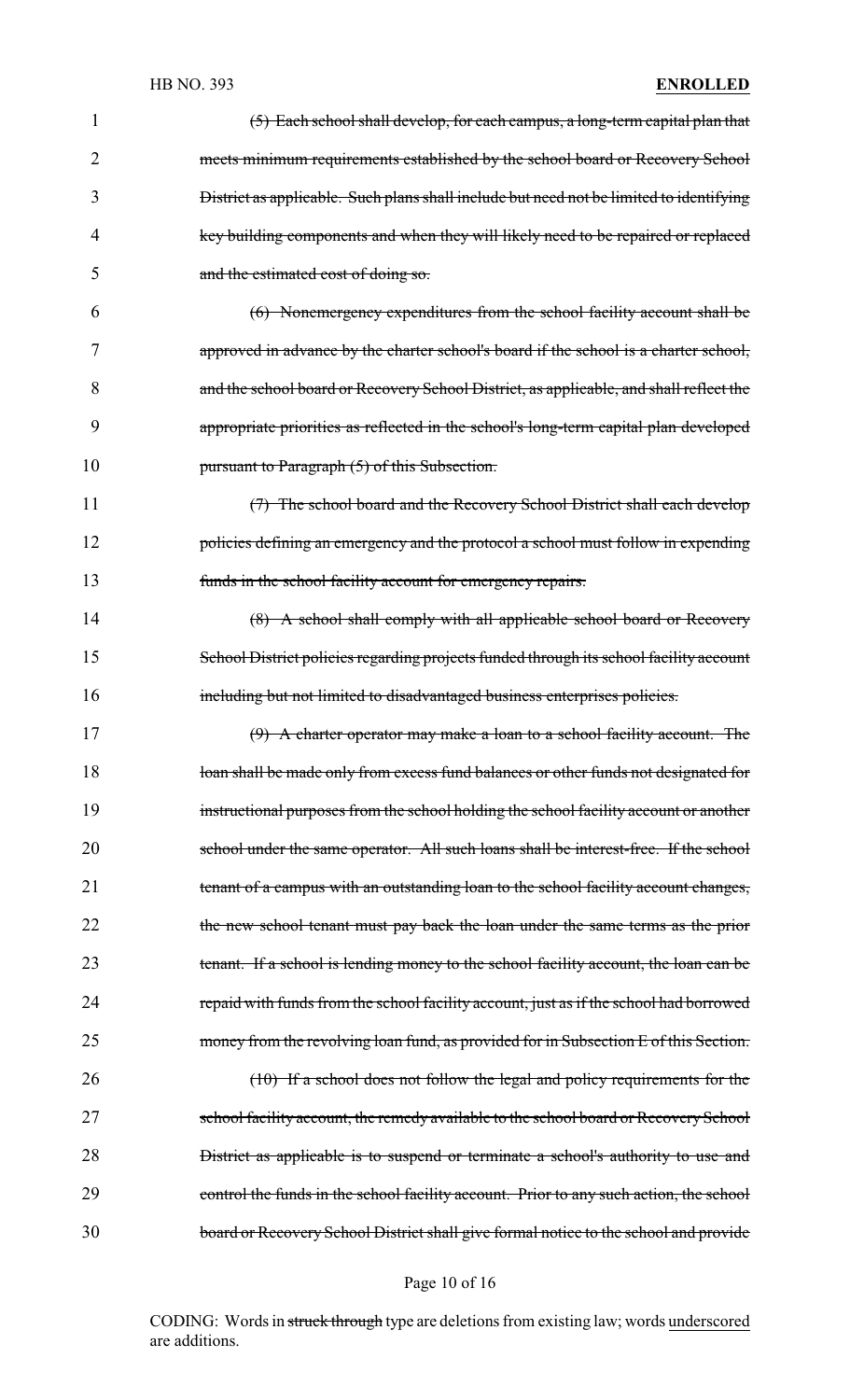| $\mathbf{1}$   | an opportunity for it to remedy the deficiency, all in accordance with policies         |
|----------------|-----------------------------------------------------------------------------------------|
| $\overline{2}$ | governing such procedures.                                                              |
| 3              | (11) Funds in a school facility account are the property of the school board            |
| 4              | or the Recovery School District, whichever entity controls the campus. A school         |
| 5              | facility account is campus-specific and remains with the campus should the school       |
| 6              | tenant of the campus change or should the school tenant no longer occupy the            |
| 7              | campus.                                                                                 |
| 8              | G.(1) The school board shall establish a capital improvement fund and make              |
| 9              | grants from the fund to schools that are in campuses in the school district to finance  |
| 10             | preservation, improvements, capital repairs, construction, and replacement of           |
| 11             | facilities that were constructed prior to September 1, 2005, and that have not          |
| 12             | received a renovation exceeding half the value of the facility's replacement cost since |
| 13             | that date, all in accordance with this Subsection.                                      |
| 14             | (2) The school board shall adopt policies governing the administration of the           |
| 15             | fund, including the expenditure of money in the capital improvement fund, criteria      |
| 16             | for determining when grants are made from the fund, and regular reports to the          |
| 17             | school board on fund activity.                                                          |
| 18             | (3) The school board shall establish policies defining the maximum grant for            |
| 19             | a single project.                                                                       |
| 20             | H.(1) The Neither the school board nor the Recovery School District shall               |
| 21             | not charge rent or any other fee to a charter school in the school district for the     |
| 22             | occupancy, use, or repair of a campus it controls other than as authorized by this      |
| 23             | Section. The Recovery School District or the school board may, however, require         |
| 24             | a charter school to pay for maintenance, insurance, utilities, and other costs related  |
| 25             | to the operation and upkeep of a campus, as outlined in the lease agreement for         |
| 26             | occupancy of the campus. Except as provided in this Paragraph, this Section does        |
| 27             | not authorize a school board or the Recovery School District to require a charter       |
| 28             | school to expend funds on emergency or planned capital repairs or replacements in       |
| 29             | excess of funds available for such purposes pursuant to this Section.                   |

# Page 11 of 16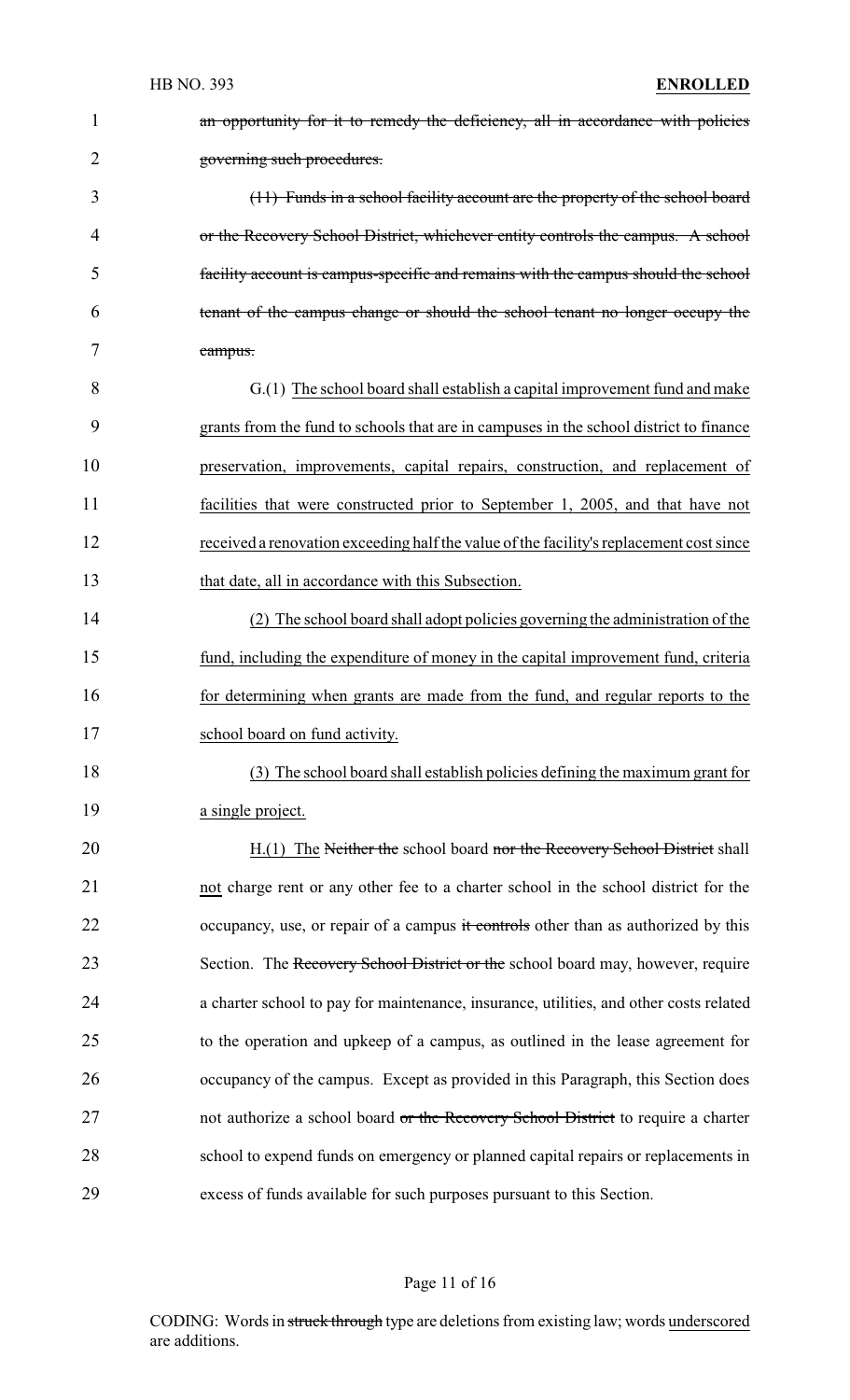| $\mathbf{1}$   | (2) The school board and the Recovery School District shall annually prepare          |
|----------------|---------------------------------------------------------------------------------------|
| $\overline{2}$ | and issue a public report that includes all of the following: the amount of funds in  |
| 3              | its respective the revolving facility loan fund and all loans made therefrom, the     |
| $\overline{4}$ | amount of funds in the capital improvement fund and all grants made therefrom, the    |
| 5              | amount of facility funds distributed to each campus by the Recovery School District   |
| 6              | or the school board, the amount allocated to fund the respective facility office of   |
| 7              | each, and the cost and type of each emergency repair made by the facilities office if |
| 8              | applicable. The Recovery School District shall submit its report to the State Board   |
| 9              | of Elementary and Secondary Education.                                                |
| 10             | (3) This Section shall not be construed as a limitation on any authority or           |
| 11             | responsibility of a school board to seek or to expend funds on facility repairs,      |
| 12             | replacements, and improvements as otherwise provided by law including but not         |
| 13             | limited to the provisions of R.S. 17:59, 17:81, and 17:98.                            |
| 14             | H. I. For purposes of this Section, the following terms shall have the                |
| 15             | meaning ascribed:                                                                     |
| 16             | (1) "Campus" means a school building owned by the school board and                    |
| 17             | controlled by either the school board or the Recovery School District and all         |
| 18             | facilities otherwise part of the school, recognized as part of the facilities, and    |
| 19             | typically available to the school, its students, faculty, and staff. A single campus  |
| 20             | may include more than one neighboring school building. Generally, a single campus     |
| 21             | includes all facilities sharing a single legal address. In some cases, more than one  |
| 22             | school may occupy a single campus, and in other cases, a single school may occupy     |
| 23             | more than one campus.                                                                 |
| 24             | "Per campus share of facility funds" means an amount calculated<br>(2)                |
| 25             | annually by dividing the annual amount of facility funds of the school board or       |
| 26             | Recovery School District, less amounts allocated to the respective facilities office, |
| 27             | by the total number of students attending school on campuses controlled by the        |
| 28             | school board or the Recovery School District as applicable multiplied by the number   |
| 29             | of students attending school at the particular campus as of the most recent February  |
| 30             | first total student enrollment counts.                                                |
|                |                                                                                       |

# Page 12 of 16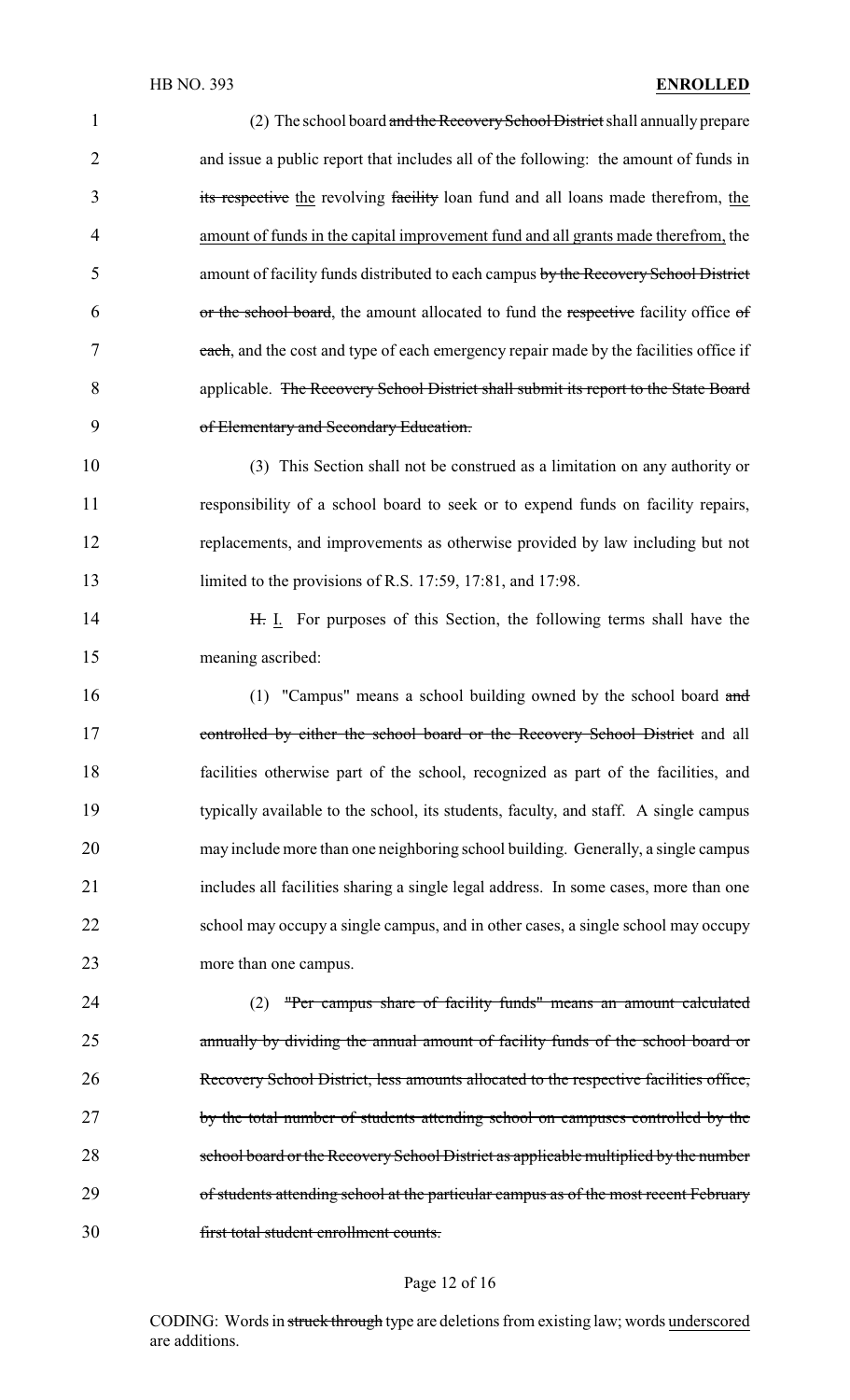#### HB NO. 393 **ENROLLED**

| 1  | $\left(\frac{1}{2}\right)$ "School" means any public school with a unique site code assigned by       |
|----|-------------------------------------------------------------------------------------------------------|
| 2  | the department.                                                                                       |
| 3  | $(4)$ (3) "School board" means the elected school board that governs schools                          |
| 4  | in a school district.                                                                                 |
| 5  | $\left(\frac{5}{2}\right)$ (4) "School district" means all schools within the geographic jurisdiction |
| 6  | of a local school board within which schools have been transferred to the Recovery                    |
| 7  | School District pursuant to R.S. 17:10.7.                                                             |
| 8  | $I_{\cdot}(1)$ Prior to July 1, 2017, the provisions of this Section shall be                         |
| 9  | implemented in accordance with a plan or agreement between the school board and                       |
| 10 | the Recovery School District.                                                                         |
| 11 | $(2)$ Beginning on July 1, 2017, the provisions of this Section shall be                              |
| 12 | implemented in accordance with the plan approved pursuant to R.S. 17:10.7.1.                          |
| 13 | §100.12. Systemwide needs program                                                                     |
| 14 | A.(1) There is hereby established for each school district as defined in R.S.                         |
| 15 | 17:100.11(I) a systemwide needs program. The program shall be funded, structured,                     |
| 16 | and operated as provided in this Section and polices adopted by the school board.                     |
| 17 | The purpose of the program is to direct initiatives that will result in<br>(2)                        |
| 18 | districtwide improvements in areas that can be more efficiently and effectively                       |
| 19 | addressed at the system level than at the school level.                                               |
| 20 | The school district shall create a special fund for the purpose of<br>B.                              |
| 21 | dedicating money to the program. The district shall annually deposit into the fund                    |
| 22 | one hundred twenty dollars per student in the district less the district's expenditures               |
| 23 | that year for costs identified in RS $17:1990(C)(2)(a)(iii)(aa)(I)$ through (IV).                     |
| 24 | C. The superintendent shall:                                                                          |
| 25 | (1) Develop and propose plans for improvement in particular areas of focus.                           |
| 26 | The superintendent shall propose an improvement plan to use the systemwide needs                      |
| 27 | fund to support one or more areas of focus for no less than three years and shall                     |
| 28 | propose new areas of focus and improvement plans for school board approval not                        |
| 29 | more frequently than once every three years. The superintendent shall develop such                    |

# Page 13 of 16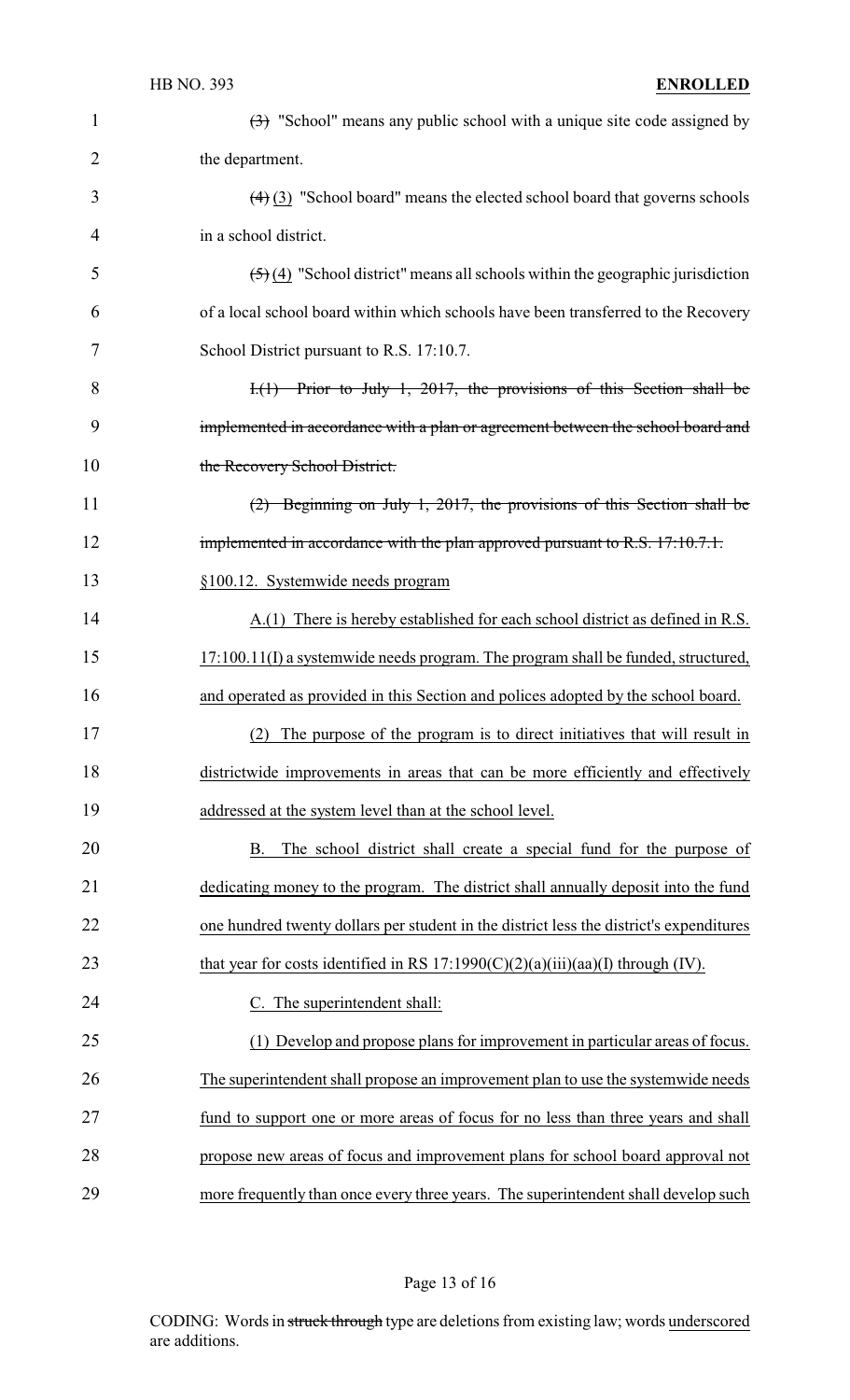|                | HB NO. 393<br><b>ENROLLED</b>                                                              |
|----------------|--------------------------------------------------------------------------------------------|
| $\mathbf{1}$   | plans and proposed areas of focus in collaboration with school leaders in the school       |
| $\overline{2}$ | district as more specifically provided by school board policy.                             |
| 3              | (2) Include related performance objectives and a proposed level of funding                 |
| 4              | in any plan for improvement in an area of focus.                                           |
| 5              | Submit such plans to the school board for approval; such approval<br>(3)                   |
| 6              | requires a majority vote of the entire membership of the board. The superintendent         |
| 7              | shall demonstrate, to the satisfaction of the school board, that an area of focus will     |
| 8              | impact at least fifty percent of the public school students or fifty percent of the public |
| 9              | schools over the course of the funding cycle for the area of focus.                        |
| 10             | (4) Consider how the expenditures from the fund could be coordinated with                  |
| 11             | other funds in order to increase the effectiveness of the program.                         |
| 12             | (5) Annually report to the school board on the performance objectives and                  |
| 13             | the expenditure of funds for the program.                                                  |
| 14             | D. The school board may approve a plan and proposed areas of focus and                     |
| 15             | appropriate expenditures from the fund therefor.                                           |
| 16             | $E(1)$ The superintendent shall implement an approved plan by awarding                     |
| 17             | funds through a competitive process according to policies developed by the school          |
| 18             | board. Funds may be expended directly by the district but shall not be used to pay,        |
| 19             | directly or indirectly, for school district or school board personnel, staff, or operating |
| 20             | expenditures. Funds awarded to schools may be used only for the following                  |
| 21             | purposes:                                                                                  |
| 22             | (a) Procuring materials, services, or other supports from district-approved                |
| 23             | organizations or vendors.                                                                  |
| 24             | (b) Providing services for students systemwide that is aligned with one or                 |
| 25             | more board-approved areas of focus.                                                        |
| 26             | An applicant for funds shall demonstrate how the proposed good or<br>(2)                   |
| 27             | service will contribute to the achievement of the goals and objectives of the approved     |
| 28             | plan.                                                                                      |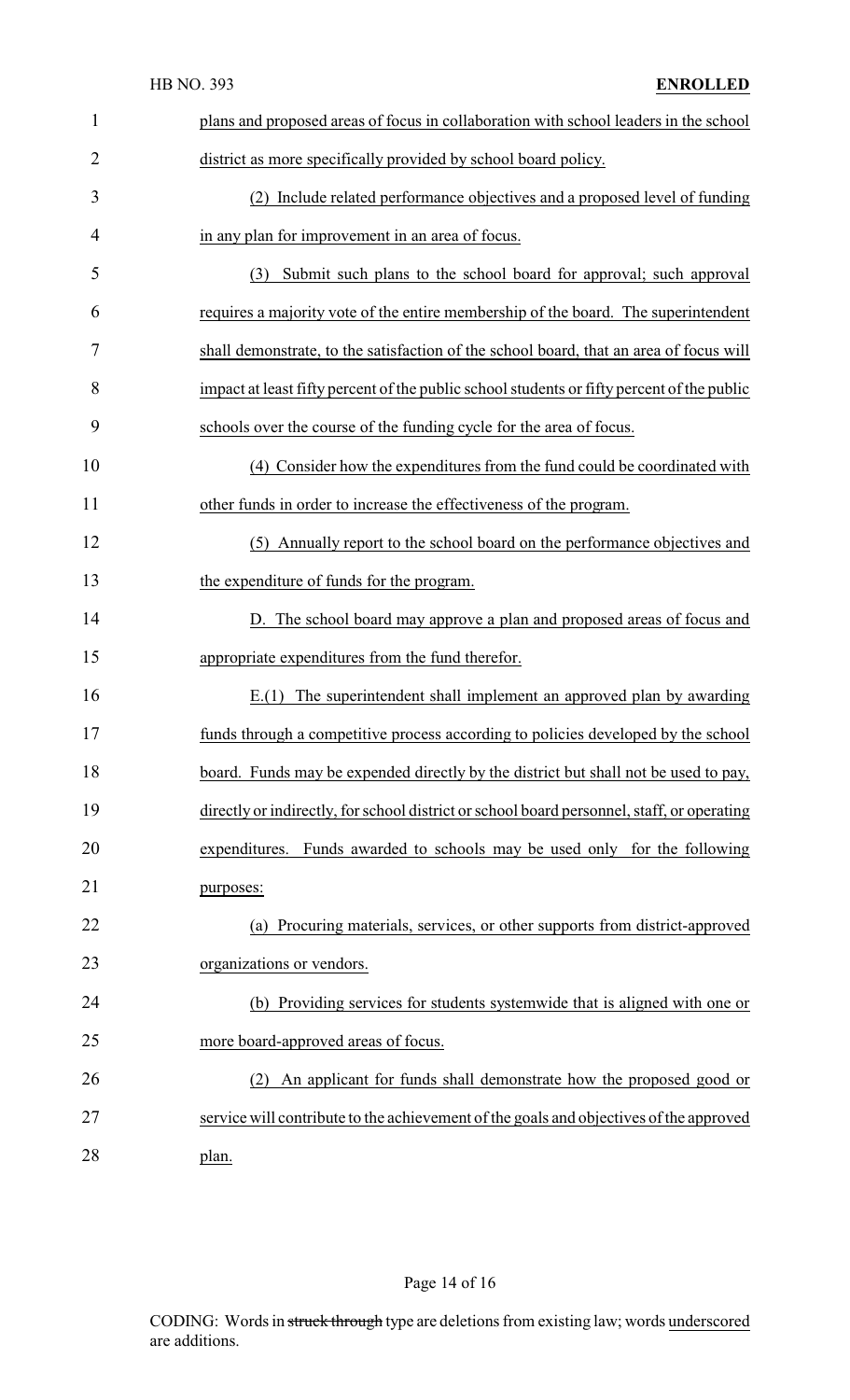| $\mathbf{1}$   | (3) An applicant for funds shall demonstrate that at least twenty-five percent        |
|----------------|---------------------------------------------------------------------------------------|
| $\overline{2}$ | of the funds it will expend to achieve its proposal are from sources other than this  |
| 3              | program.                                                                              |
| 4              | (4) Funding applications shall be approved according to school board policy.          |
| 5              | No expenditure shall be made from the fund except as provided in this Subsection.     |
| 6              | No expenditure of funds shall be made in excess of the amount approved by the         |
| 7              | school board for a particular area of focus.                                          |
| 8              | $\ast$<br>$\ast$<br>*                                                                 |
| 9              | §3995. Charter school funding                                                         |
| 10             | A.(1) For the purpose of funding, a Type 1, Type 3, Type 3B not acting as             |
| 11             | its own local education agency, and Type 4 charter school shall be considered an      |
| 12             | approved public school of the local school board entering into the charter agreement. |
| 13             | Type 2 charter schools and a Type 3B charter school acting as its own local           |
| 14             | education agency shall receive a per pupil amount each year authorized by the state   |
| 15             | board each year as provided in the approved minimum foundation program formula.       |
| 16             | The per pupil amount provided to a Type 1, 2, 3, 3B, or 4 charter school shall be     |
| 17             | computed annually and shall be equal to the per pupil amount provided through the     |
| 18             | minimum foundation program formula, determined by the allocation weights in the       |
| 19             | formula based upon student characteristics or needs, received by the school district  |
| 20             | in which the student resides from the following sources based on the district's       |
| 21             | membership count used in the minimum foundation program formula:                      |
| 22             | $\ast$<br>$\ast$<br>∗                                                                 |
| 23             | (b)                                                                                   |
| 24             | ∗<br>∗<br>∗                                                                           |

# Page 15 of 16